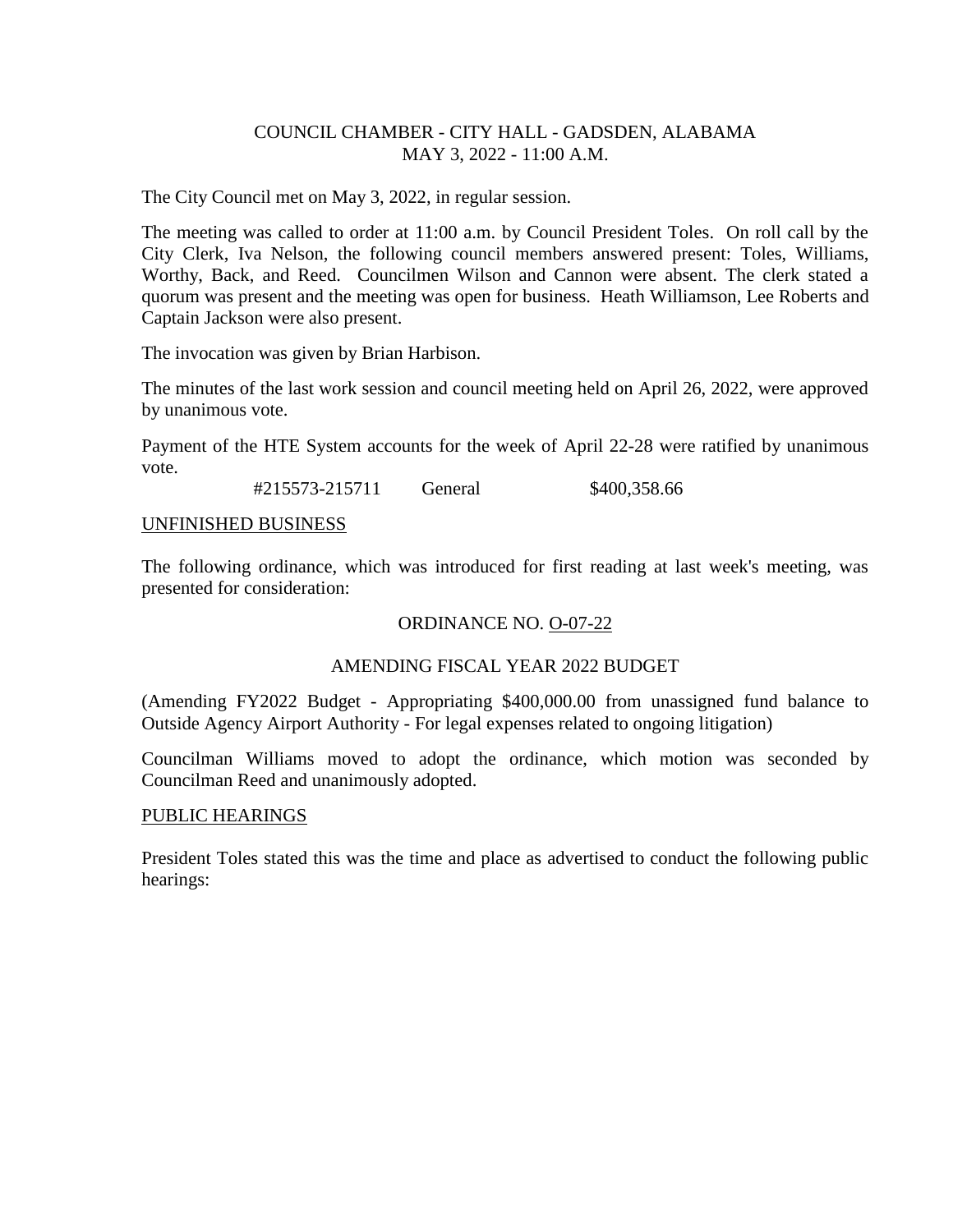(1) The floor was opened to allow anyone to speak for or in opposition to a resolution ordering the abatement of nuisances on property at 1201 Johnson Street in District 2, Donald Vinson, subject to a mortgage in favor of 1<sup>st</sup> Franklin Financial Corporation, being the last known owner. Rebecca Vinson spoke, stating her husband is deceased and the house has been sold. She added the purchaser intends to make repairs. Brian Harbison, Building Inspector, stated no improvements have been made to this burned house since procedures began in April 2021, and recommended abatement. He said there was no evidence of a sale on the recent title opinion, but suggested the legal department could investigate. Councilman Williams moved to table the resolution for 14 days, which motion was seconded by Councilman Worthy and unanimously carried.

(2) The floor was opened to allow anyone to speak for or in opposition to a resolution ordering the abatement of nuisances on property at 912 Tuscaloosa Avenue, Oscar Jorge Villadozo Escamilla being the last known owner. Brian Harbison, Building Inspector, stated no improvements have been made since procedures began in April 2021, and recommended abatement. The following resolution was introduced in writing for consideration:

# RESOLUTION NO. R-140-22

# ORDERING ABATEMENT OF NUISANCE

(Ordering Abatement of Nuisance - 912 Tuscaloosa Avenue - District 3 - Oscar Jorge Villadozo Escamilla)

Councilman Worthy moved to adopt the resolution as introduced, which motion was seconded by Councilman Reed and unanimously adopted.

(3) President Toles announced that no action was necessary regarding a resolution ordering abatement of nuisances on property at 119 10<sup>th</sup> Street South (East Gadsden) in District 4, as the nuisance has been abated by the owner.

(4) The floor was opened to allow anyone to speak for or in opposition to a resolution ordering the abatement of nuisances on property at 2405 Hill Avenue, Jeanette Chandler being the last known owner. Brian Harbison, Building Inspector, stated no improvements have been made since procedures began in February 2021, and recommended abatement. The following resolution was introduced in writing for consideration:

# RESOLUTION NO. R-141-22

# ORDERING ABATEMENT OF NUISANCE

(Ordering Abatement of Nuisance - 2405 Hill Avenue - District 6 - Jeanette Chandler)

Councilman Reed moved to adopt the resolution as introduced, which motion was seconded by Councilman Back and unanimously adopted.

# RESOLUTIONS PRESENTED FOR CONSIDERATION

(1) The following resolution was introduced in writing for consideration: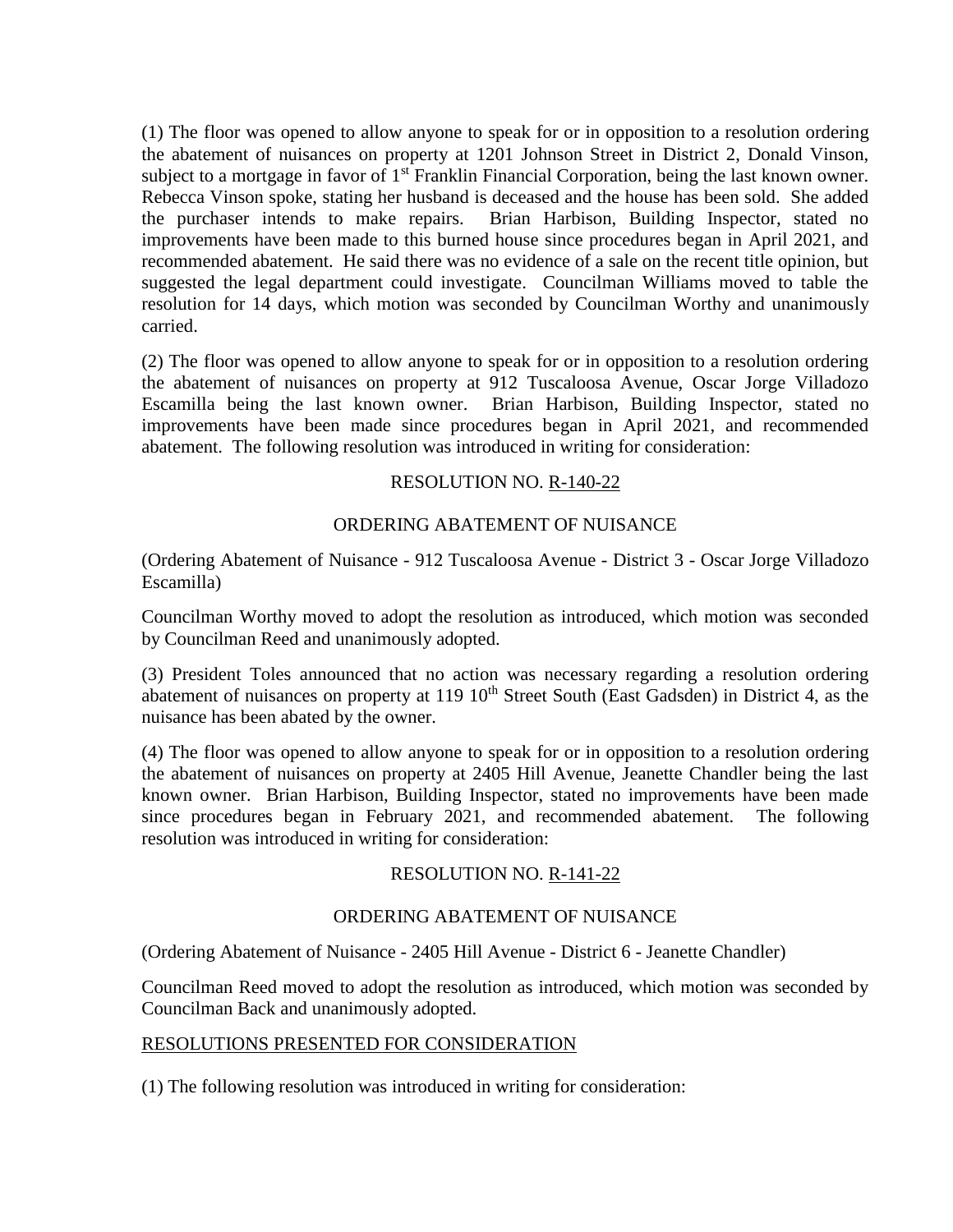# RESOLUTION NO. R-142-22

# AUTHORIZING PUBLIC HEARING ON BUILDING CODE

(Authorizing public hearing on May 24, 2022 - Regarding adoption of International Building Code, 2021 Edition)

Councilman Back moved to adopt the resolution as introduced, which motion was seconded by Councilman Worthy and unanimously adopted.

(2) The following resolution was introduced in writing for consideration:

#### RESOLUTION NO. R-143-22

# AUTHORIZING PUBLIC HEARING ON FUEL GAS CODE

(Authorizing public hearing on May 24, 2022 - Regarding adoption of International Fuel Gas Code, 2021 Edition)

Councilman Back moved to adopt the resolution as introduced, which motion was seconded by Councilman Worthy and unanimously adopted.

(3) The following resolution was introduced in writing for consideration:

# RESOLUTION NO. R-144-22

#### AUTHORIZING PUBLIC HEARING ON MECHANICAL CODE

(Authorizing public hearing on May 24, 2022- Regarding adoption of International Mechanical Code, 2021 Edition)

Councilman Back moved to adopt the resolution as introduced, which motion was seconded by Councilman Worthy and unanimously adopted.

(4) The following resolution was introduced in writing for consideration:

# RESOLUTION NO. R-145-22

# AUTHORIZING PUBLIC HEARING ON PLUMBING CODE

(Authorizing public hearing on May 24, 2022 - Regarding adoption of International Plumbing Code, 2021 Edition)

Councilman Back moved to adopt the resolution as introduced, which motion was seconded by Councilman Worthy and unanimously adopted.

(5) The following resolution was introduced in writing for consideration: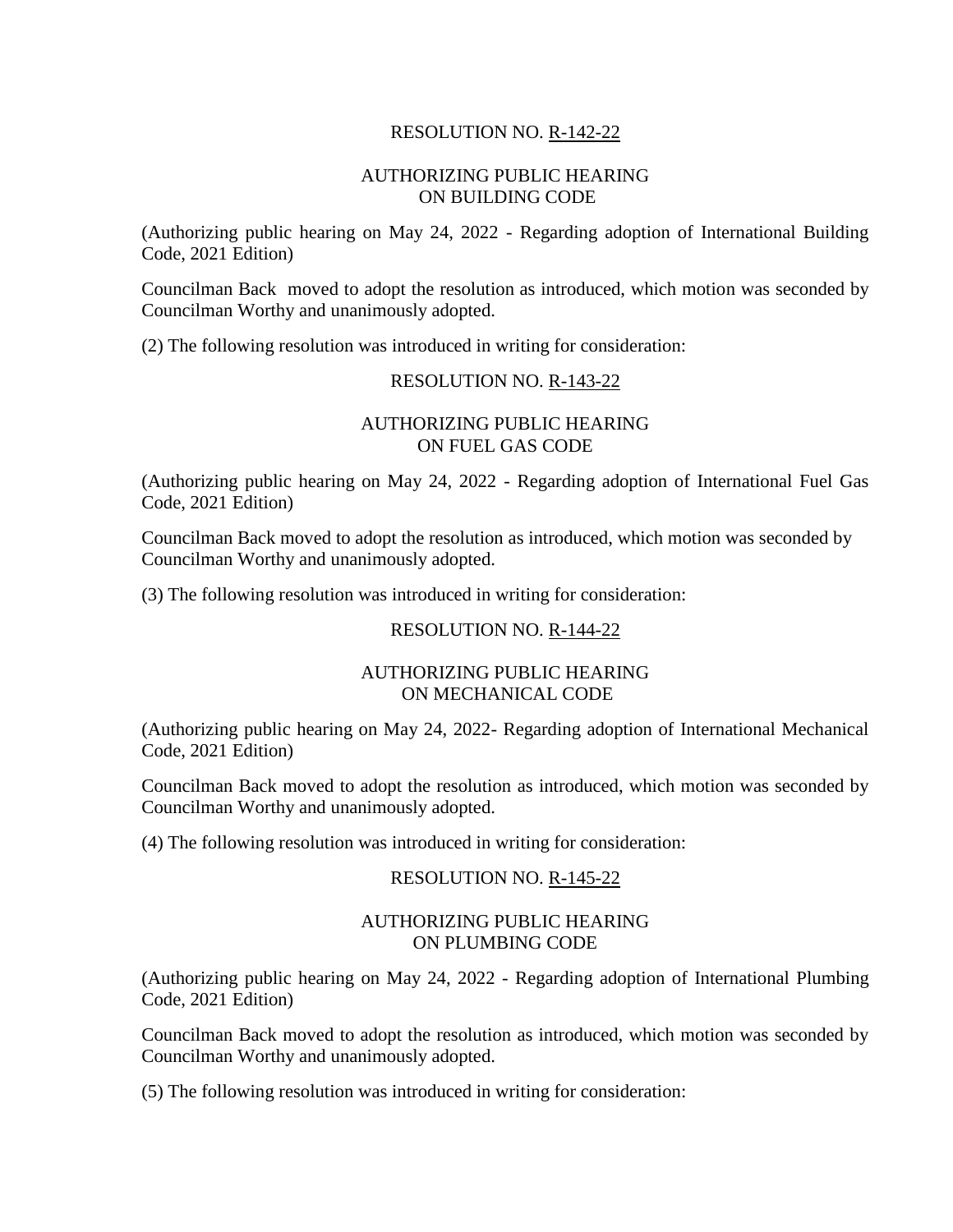# RESOLUTION NO. R-146-22

# AUTHORIZING PUBLIC HEARING ON PROPERTY MAINTENANCE CODE

(Authorizing public hearing on May 24, 2022 - Regarding adoption of International Property Maintenance Code, 2021 Edition)

Councilman Back moved to adopt the resolution as introduced, which motion was seconded by Councilman Worthy and unanimously adopted.

(6) The following resolution was introduced in writing for consideration:

# RESOLUTION NO. R-147-22

# AUTHORIZING PUBLIC HEARING ON RESIDENTIAL CODE

(Authorizing public hearing on May 24, 2022 - Regarding adoption of International Residential Code, 2021 Edition)

Councilman Back moved to adopt the resolution as introduced, which motion was seconded by Councilman Worthy and unanimously adopted.

(7) The following resolution was introduced in writing for consideration:

# RESOLUTION NO. R-148-22

#### AUTHORIZING PUBLIC HEARING ON SWIMMING POOL AND SPA CODE

(Authorizing public hearing on May 24, 2022 - Regarding adoption of International Swimming Pool and Spa Code, 2021 Edition)

Councilman Back moved to adopt the resolution as introduced, which motion was seconded by Councilman Worthy and unanimously adopted.

# ORDINANCE - FIRST READING

The following ordinance was introduced in writing and read by President Toles:

# ORDINANCE - AUTHORIZING CONVEYANCE OF CERTAIN PROPERTY AT 1621 VAN BUREN AVENUE

Since no action was taken in this meeting, the ordinance will be placed on the agenda of the next regular meeting for consideration.